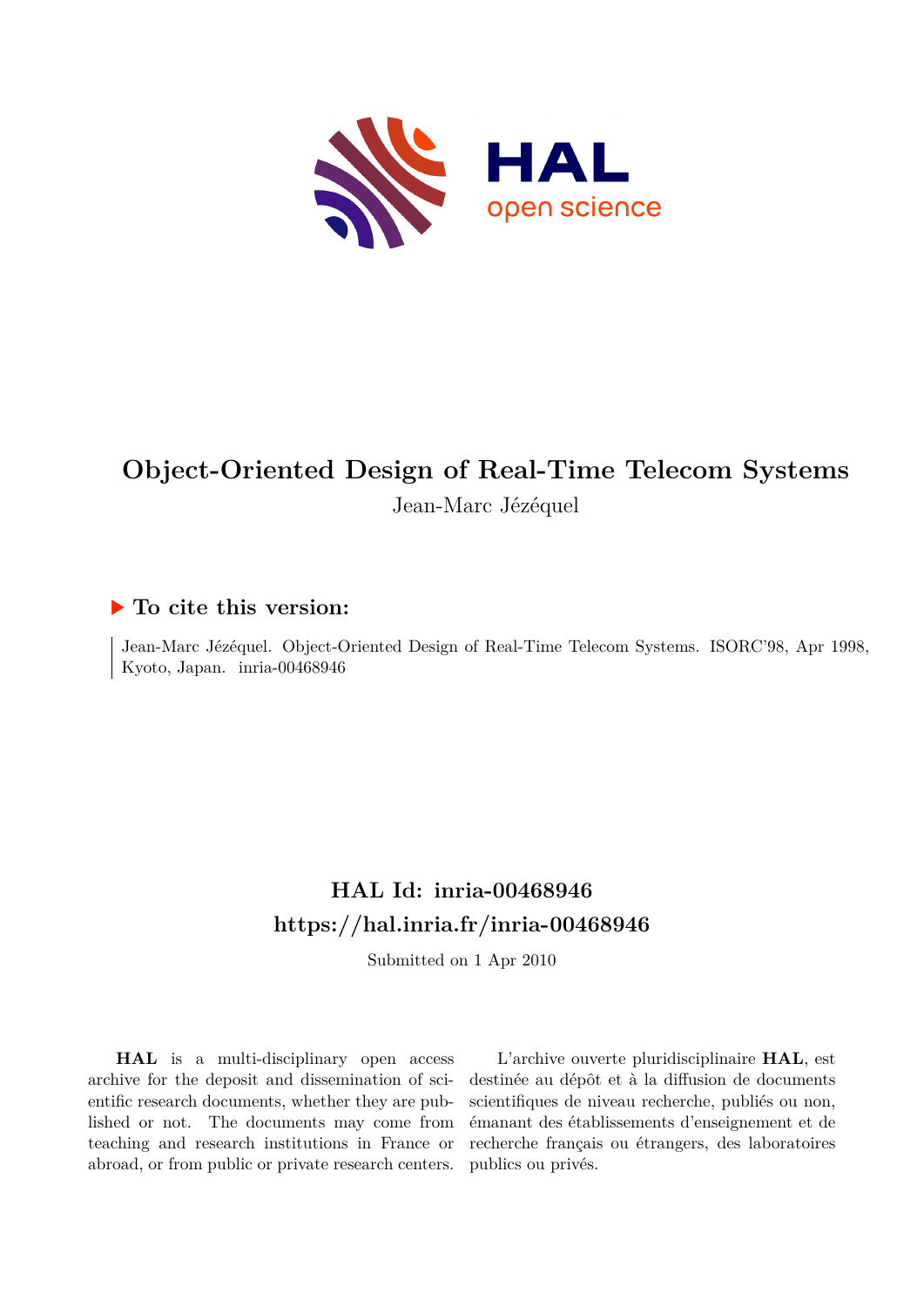# **Object-Oriented Design of Real-Time Telecom Systems**

Jean-Marc Jézéquel Irisa/CNRS Campus de Beaulieu F-35042 RENNES CEDEX, FRANCE E-mail: jezequel@irisa.fr http://www.irisa.fr/pampa/PROF/jmj.html Tel: +33 299847192 — Fax: +33 299847171

# **Abstract**

*Many engineers are still reluctant to adopt advanced object-oriented technologies (such as high modularity, dynamic binding, automatic garbage collection, etc.) for embedded systems with real-time constraints, because of their supposed inefficiency. We set ourselves into the context of building telecommunication systems with a standard object-oriented analysis and design approach. We describe how we use relevant design patterns, followed with an implementation in a pure object-oriented language (Eiffel) to conciliate the needed efficiency with the benefits of the object-oriented approach —flexibility, dynamic configurability, maintenability, portability, etc. We discuss a case study based on the implementation of SMDS (Switched Multi-megabits Data Service) servers featuring high-throughput and low-delay transmissions and respecting the real-time constraints of SMDS.*

**Keywords** Real-time, Telecommunications, SMDS, OO Analysis and Design, Design Patterns, Eiffel

# **1 Introduction**

Object-oriented technologies have made their way into numerous application domains ranging from the MIS world [21] to high performance numerical computing [6]. However there are still very few publications exploring the use of advanced object-oriented technologies for building embedded systems, and most particularly embedded telecommunication systems. Thus telecommunication engineers are still reluctant to go beyond the use of very basic data abstraction mechanisms (e.g.,  $C_{++}$  as a better C), because more advanced concepts (such as high modularity, design by contract, heavy use of multiple inheritance and dynamic binding, exception handling, automatic garbage collection, etc.) are widely believed to be not efficient enough to match the real-time constraints that usually go with embedded telecommunication systems. However there is a growing interest in ripping more benefits out of these advanced object-oriented technologies because the versatility of the new value added telecommunication services induces huge software development costs that need to be paid off on a longer term (e.g., more than one hardware generation). Telecommunication engineers find themselves paying more and more attention to software engineering issues such as flexibility, dynamic configurability, maintenability, portability, etc., which often conflict with the traditional way of finely tuning the software to get the best performances out of a given architecture.

The aim of this paper is to show how an object-oriented analysis and design (OOAD) approach, augmented with a set of relevant design patterns and followed with an implementation in  $Eiffel<sup>1</sup>$  may be used to build a highly evolutive and portable Switched Multi-megabits Data Server (SMDS) server, still respecting the (soft) real-time constraints of SMDS and featuring high-throughput and low-delay transmissions.

# **2 Building a Distributed SMDS Server**

#### **2.1 The Switched Multi-megabits Data Service**

The Switched Multi-megabits Data Service (SMDS) [2] is a connectionless, packet-switched data transport service running on top of connected networks such as the Broad-

<sup>&</sup>lt;sup>1</sup>Eiffel [17] is a pure object-oriented language featuring multiple inheritance, polymorphism, static typing and dynamic binding, genericity, garbage collection, a disciplined exception mechanism, and systematic use of assertions to improve software correctness in the context of *programming by contract*.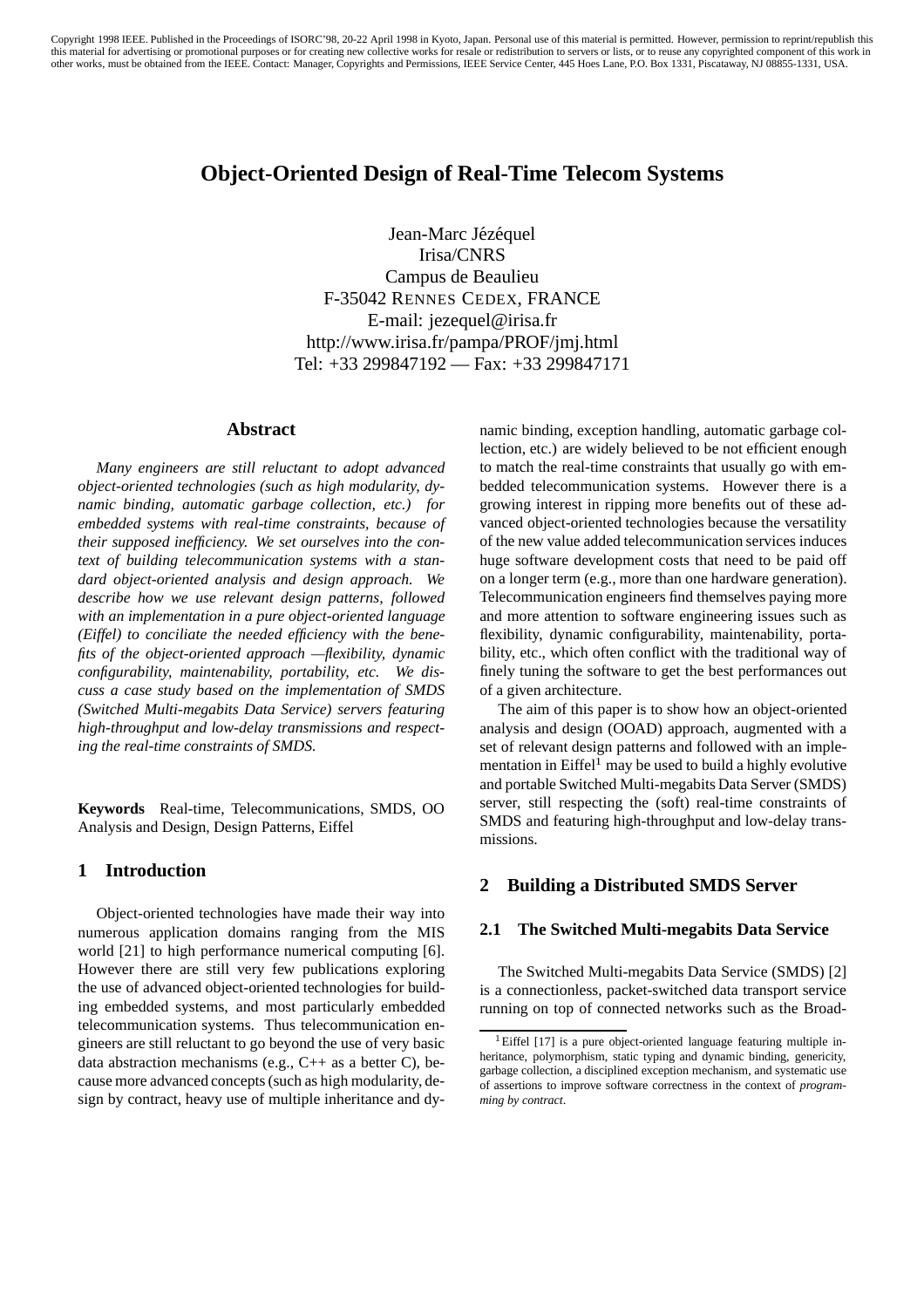

**Figure 1. Architecture of an SMDS network**

band Integrated Service Digital Network (B-ISDN), which is based on the asynchronous transfer mode (ATM).

SMDS was designed to provide high throughput and low-delay transmissions, and to be able to maintain them over a large geographical area. As a result, it can be used to interconnect multiple-node local area network (LANs) and wide area networks (WANs), and provide them with "anyto-any" service (a capability sometimes referred to as the *dial-tone for data*)<sup>2</sup> SMDS relies on an overlay network with non-ATM switching to transfer connectionless messages [13]. This network consists of a set of interconnected *connectionless servers*. Clients who are willing to do connectionless traffic have to access the nearest connectionless server using any available protocol, such as an ATM connection.

# **2.2 System Requirements**

An SMDS network is based on a three-tiered architecture: a switching infrastructure made of SMDS Servers (SS), a delivery system made of SNIs (Subscriber Network Interface), and an external network access system, ICI (Independent Carrier Interface). So each SMDS server has to switch packets coming from SNIs, ICIs, and ISSI (Inter Switching-System Interface) links (see figure 1).

SMDS has been designed to be supported by various lower-level layers, e.g. ATM (AAL 3/4 or even 5) or DQDB (see figure 2).



## **Figure 2. Architecture of an SMDS server**

## **2.3 Real-time and Performance Constraints**

#### **2.3.1 Real-Time Constraints**

Most telecommunication systems apparently have many real-time constraints. Among them, we can distinguish between latency/delay requirements and total throughput requirements. In the former case, we can find a requirement that an SMDS server must say "*hello*" to each of its neighbors at least every 10 ms, or else it can be considered as "*dead*" (the communication link has then to be reset). But this requirement, which is by the way the tightest real-time requirement in SMDS, is not really as "hard" real-time as it seems. Indeed failing it once in a while is not as big a catastrophe, as this could be the case in e.g., an aerospace project: here a re-synchronization protocol is just restarted where it would not have been necessary.

The later case, total throughput requirements, boils down to performance constraints. There are a number of studies in the literature identifying bottlenecks in high-performance communication systems, concerning most notably header processing speed, data movement inside the system, execution environment, and interface between the processing system and the physical layer.

#### **2.3.2 Header Processing Speed**

The packet header processing speed determines an absolute limit on the global performances of the communication system: the system may not have a throughput per I/O board larger than the maximum packet size divided by the header processing speed. This header processing speed has then to be optimized as much as possible. The introduction of parallelism has been considered at this level, but it does generally not pay off [22] because of the limited intrinsic provision for concurrency in such kind of processing. This tendency is even enforced with recent "light-weight" protocol (XTP, SMDS, etc.) featuring simplified header processing, actually leaving nearly no room for parallelization.

<sup>&</sup>lt;sup>2</sup>Now that it is possible to do IP over ATM in a standard way, the SMDS has lost a lot of its commercial interest. Still it makes an interesting case study from the technical point of view.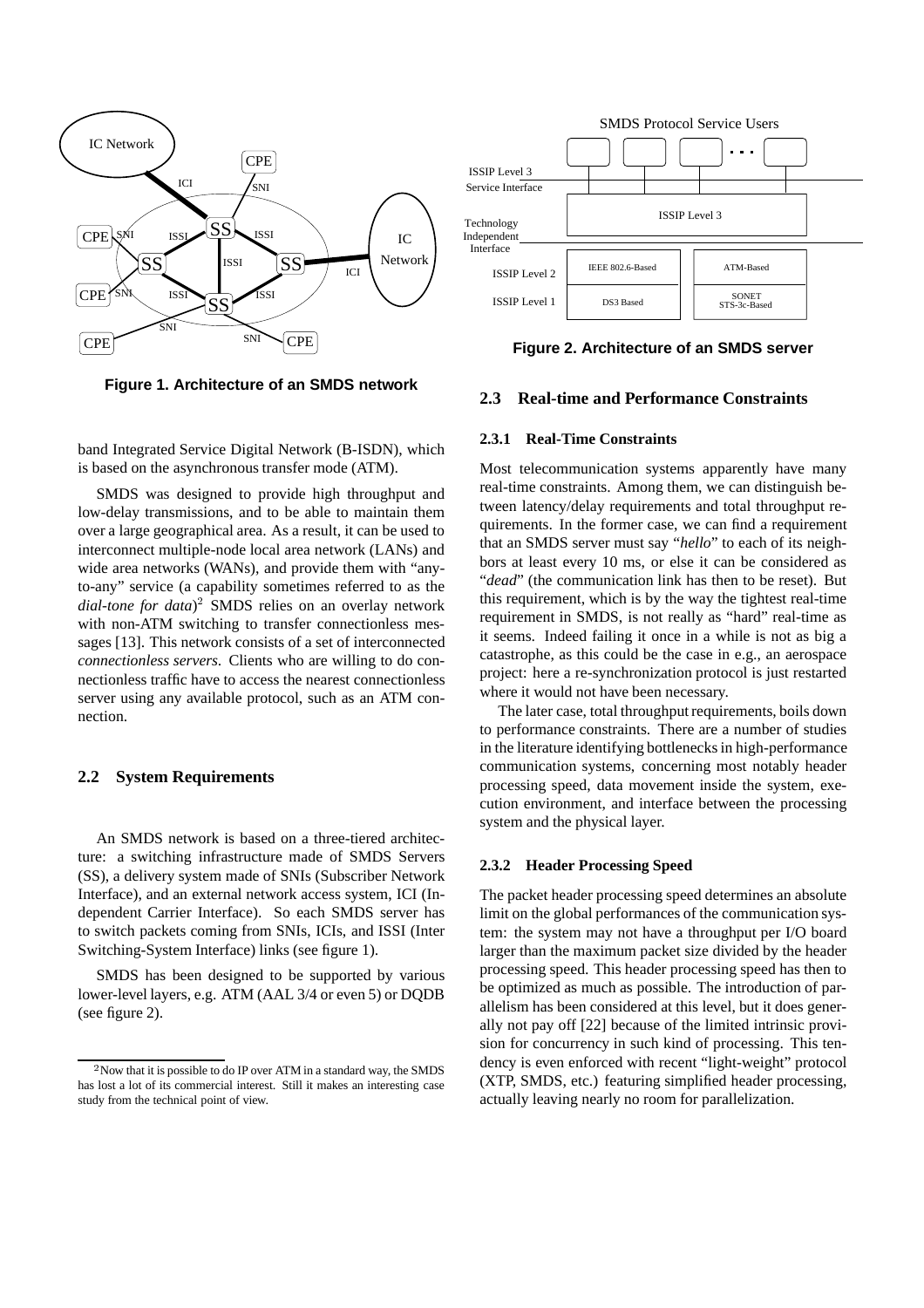In our SMDS server, the significant figures are the speed of header processing in different contexts: transmission (packet received from an SNI and then injected in the SMDS network), reception (packet coming from an ISSI link and delivered to a SNI), and switching of traffic (from an ISSI link to another one). To reach Gigabit flow rates, all of these various processings must be handled within less than  $0.5 \mu s$ .

#### **2.3.3 Execution Environment**

These processing times are directly proportional to the processing power of the processor: the execution environment has thus a major influence on performances. The raw power of each processor actually determines the throughput of the system, and the bandwidth of the channels connecting the different nodes limits the global data flow. If the software is portable, it can directly benefit from the very fast speed improvement of hardware components.

#### **2.3.4 Data Movement inside the System**

Another important source of performance loss is linked to data movement inside the system [25]. To be efficient, an implementation should avoid to copy packets from memory to memory because of its time cost (DRAM bandwidth does not follow the exponential increasing of processing power). Also, for parallel implementations, data transfers between two separate nodes should be minimized because excessive internal communications can lead to link saturations and even to a global system slowdown. A classical solution [4] is the use of a shared memory where all the packets are stored. The processing nodes would only access the headers and trailers of these packets and would never deal with the data they include.

# **2.3.5 Interface between the Processing System and the Physical Layer**

The last bottleneck may be the interface between the processing system and the physical layer [4]: its throughput should be sufficient not to limit the system. If the number of access points to the physical links is insufficient, these access points are considered as shared resources. They can then be saturated if too many processing units try to use them at once.

The logical solution to this problem consists in handling various network access points in parallel. For that, we distribute the ISSI and SNI connections among the various nodes of a distributed computer (see figure 3), each one having its own OS and interface(s) with the SMDS network, and collaborating with other nodes to provide the SMDS service.

# **3 OO Analysis and Design**

# **3.1 An Object-Oriented Approach**

The implementation of a distributed SMDS server was a telecom, research-oriented project carried out in our lab [10]. We also used this case study in [8] to present some software engineering issues related the full usage of an object-oriented approach, from analysis and design down to an implementation in Eiffel. In this Section, we just outline the various steps of the approach, while concentrating on design issues related to the distributed real-time aspects of our SMDS server.

Most object-oriented methods now make it possible to tackle with the incremental, iterative, and evolutionary nature of software development. The various phases of analysis, design, and implementation use the same conceptual framework (based on objects) and have no rigid frontiers between them, so the object-oriented software engineering process can be called *seamless*. Seamlessness is so important for modern software systems because the main effort in software development (perhaps 80% or more) is spent not on new development but on maintenance of existing software. Therefore, the very role of analysis and design in software engineering is changing. Rather than addressing only the earliest stages of the software lifecycle, it is increasingly being viewed as the intellectual support needed across the entire software construction process.

#### **3.2 Analysis through OO Modeling**

The first step towards an object-oriented analysis is concerned with devising a precise, relevant, concise, understandable, and correct model of the real world. The purpose of object-oriented analysis is to model the problem domain so that it can be understood, and serve as a stable basis preparing the design step. Note that the requirements for many systems are rarely as formal as protocol specifications, often they evolve together with the design and implementation of the system. An important point of OO development is to make building such systems possible. It is often said that we don't need to understand the entire problem before starting to code —as long as we develop classes for the parts that we do understand.

The Object Modeling Technique (OMT) [18] is one of the most popular OO Analysis and Design method. The OMT analysis model extends itself in three dimensions:

- the object model, showing the static structure of the real world system through abstract or physical classes and their relationships.
- the dynamic model, showing the temporal behavior of the objects in the system. When the problem domain deals with telecommunication protocols, most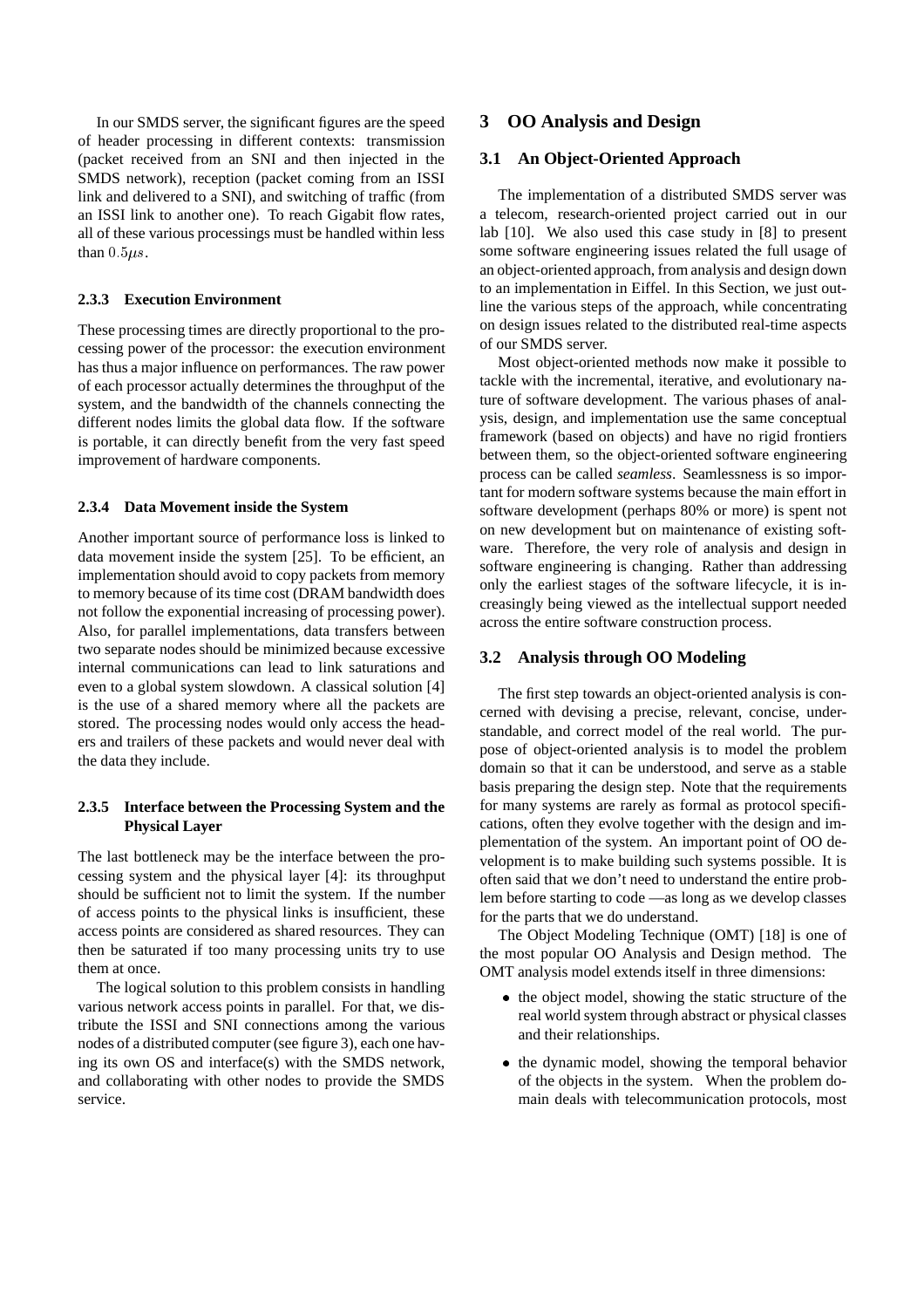

**Figure 3. Distributing the network connections to get a Parallel SMDS server**

of the analysis work regarding the dynamic model is already done, because it is explicitly included in the requirements as the definition of the protocol. This definition is usually made of chunks of communicating finite state automata, extended with some private variables and watchdog clauses.

• the functional model, showing the constraints between the objects in the system (and notably between inputs and outputs).

#### **3.3 Design Patterns for High Performances**

#### **3.3.1 System Design**

The *design* phase starts with the output of the analysis phase and gradually shifts its emphasis from application domain to computation domain: the implementation strategy is defined, and trade offs are made according to the priorities defined in the previous section.

For most real-world applications, the first step in system design is to divide the system into a number of components. These components should be rather autonomous and loosely coupled subsystems, featuring well-defined interfaces. The main subsystems of our SMDS server are the three levels of the ISSI, the ICI, the SNI, and the network management interface (NMI) (see Figure 2). Due to performance constraints, the ISSI levels 1 and 2 are implemented with a set of dedicated boards, responsible for handling the underlying protocol (ATM, DQDB, etc.). Whatever their type, these boards present the same interface to the ISSI level 3: this interface can be modeled with an abstract class, which is given a specific concrete implementation for each kind of board that can be plugged into the server (plus one for simulation purposes on the development station). In the following, we concentrate on the core of the SS, the part dealing with the communications between SMDS servers (that is the ISSI).

#### **3.3.2 The Active Object Approach**

In our SMDS server analysis model, as in most telecom systems, many classes have associated finite state machines (FSM) describing their dynamic behaviors: their instances are often called *active objects*. This notion of active objects was introduced in concurrent OO languages such as POOL-T [1] or ABCL/1 [23] to merge both notions of objects and processes. Active objects can be seen like concurrent activities communicating by sending messages. A classical approach is then to use a so called "real-time operating system" and allocate a real process to each active object. These processes must then be properly scheduled to meet real-time constraints, which can be helped by many formalisms and tools [3].

While conceptually simple and general purpose, this approach suffers from a number of drawbacks: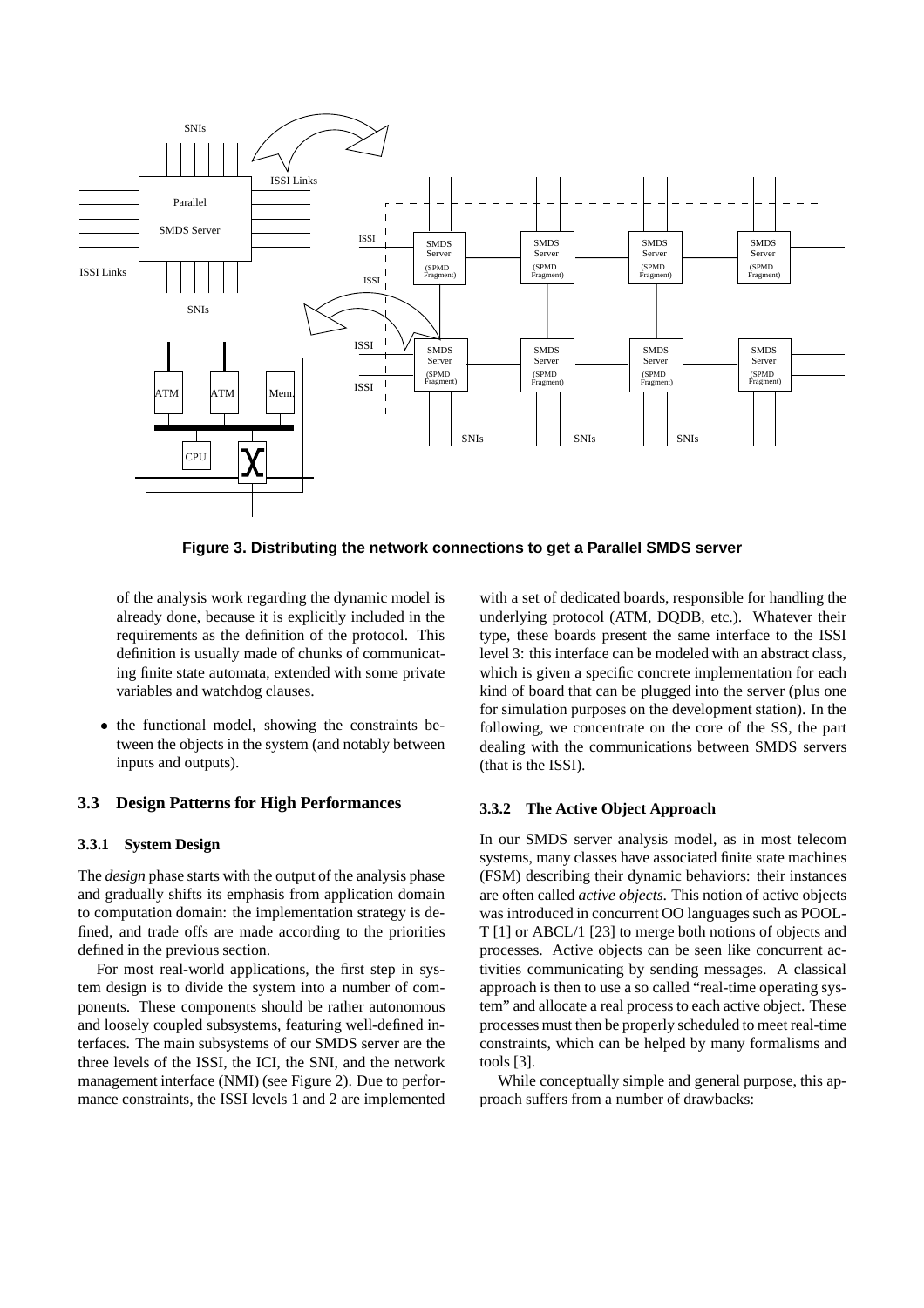- inheritance anomaly: This simple parallelism model does not melt well with inheritance, because synchronization constraints are hard to inherit in a context in which subtype substitutability is to be preserved. This problem is known as the *inheritance anomaly* [14] and is not easy to circumvent [15].
- context switching overhead: when we have many processes, the context switching time can become significant. Light Weight Processes (e.g., *threads*) can help here, but it is still very difficult to handle hundreds or thousands of active objects with their own thread of execution, if only because many operating systems limit the number of threads per process.
- wasted system ressources: at a given point in time, most processes are simply waiting for something to happen. While they do nothing, they needlessly waste system ressources (stack space, etc.).
- unnecessary message buffering: handling a typical message (e.g., from ISSI to SNI) involves several processes that must exchange information. In most operating systems, it means that the information is queued, even if the target process is resident in the same processor.

#### **3.3.3 The Reactive Approach**

On the other hand, if the smallest granularity of time is around a few milliseconds, as it is the case in our SMDS server, many events can be fully handled at once, that is in an atomic way. For example, an incoming message goes up various levels of the protocol stack (implemented as objects) following a string of up-calls. At the relevant level, it is processed (e.g., the header is modified for the next hop into the network), and then sent down the stack still using method calls. For the sake of efficiency, a clever compiler may statically bind most method calls, and even inline them in the context of the caller: we keep the modularity of the protocol stack architecture at the design and implementation level, but the compiler is able to make cross-module optimizations<sup>3</sup>.

Avoiding preemptive scheduling would allow the system to finish current work before beginning new work and thus remove many resource management and concurrency problems. The core of the SMDS server may then be an event dispatcher. It monitors all possible sources of events, serializes them, and dispatches them to the relevant handler objects for an atomic processing. The event dispatcher is implemented by *polling* the various event sources:

- 1. Commands coming from the "system manager" or from the operator.
- 2. *Timers* firing.
- 3. Remote method invocation coming from other processors in the same switch.
- 4. Message reception at one of the local network interfaces (SNI, ICI, ISSI).

This architecture is very close to the *Reactor* pattern that has been documented in [19], and whose intent is:

> *Support the demultiplexing and dispatching of multiple event handlers, which are triggered concurrently by multiple events. The Reactor pattern simplifies event-driven applications by integrating the demultiplexing of events and the dispatching of the corresponding event handlers.*

#### **3.3.4 General Behavior**

The general behavior of an SMDS server is illustrated by the Eiffel code snippet provided in Example 3.1. The initialization of our SS consists in creating the main entities and provides them with the references they need to establish the cooperations identified in the object model. We use an *Abstract Factory*<sup>4</sup> to be able to dynamically configure the variant parts of the SMDS server, e.g., how many ATM and or DQDB interfaces does it have (See [9] for more details on our approach at configuring object-oriented software). Once the initialization is completed, the SS enters the polling loop, whose termination may be required by the operator. Its effect is to finish the polling loop, clean up everything, and terminate the "main" program. Failures in the SS should be reported by means of exceptions; dealing with fatal failures consists of handling otherwise unexpected exceptions (non-fatal errors are reported as warnings to the Operator). The main procedure is provided with a *rescue* clause to handle these exceptions by cleaning things up and restart the server if the crash rate stays below a configurable threshold (the crash rate is simply a variable that is periodically decremented, *a la* leaky bucket). Unless the crash rate

<sup>&</sup>lt;sup>3</sup> For example, GNU SmallEiffel is an Eiffel compiler which uses a fast simple type inference mechanism to remove most late binding calls, replacing them by static bindings [24]. Since the whole system is analyzed at compile time, multiple inheritance has no overhead at all. Efficient dead code removal makes small executable files and increases performance of the compiler itself. SmallEiffel features an original coding scheme to eliminate the need for virtual function tables, thus using modern hardware more effectively. This new implementation of dynamic dispatch does not break control flow. Furthermore, this allows the in-lining of more calls even when dynamic dispatch is required. The advantage of this approach is that it greatly speeds up execution time and considerable decreased the amount of generated code.

<sup>&</sup>lt;sup>4</sup> Abstract Factory is one of the Creational Design Patterns documented in [5]. Its intent is to provide an interface for creating families of related or dependent objects without specifying their concrete classes.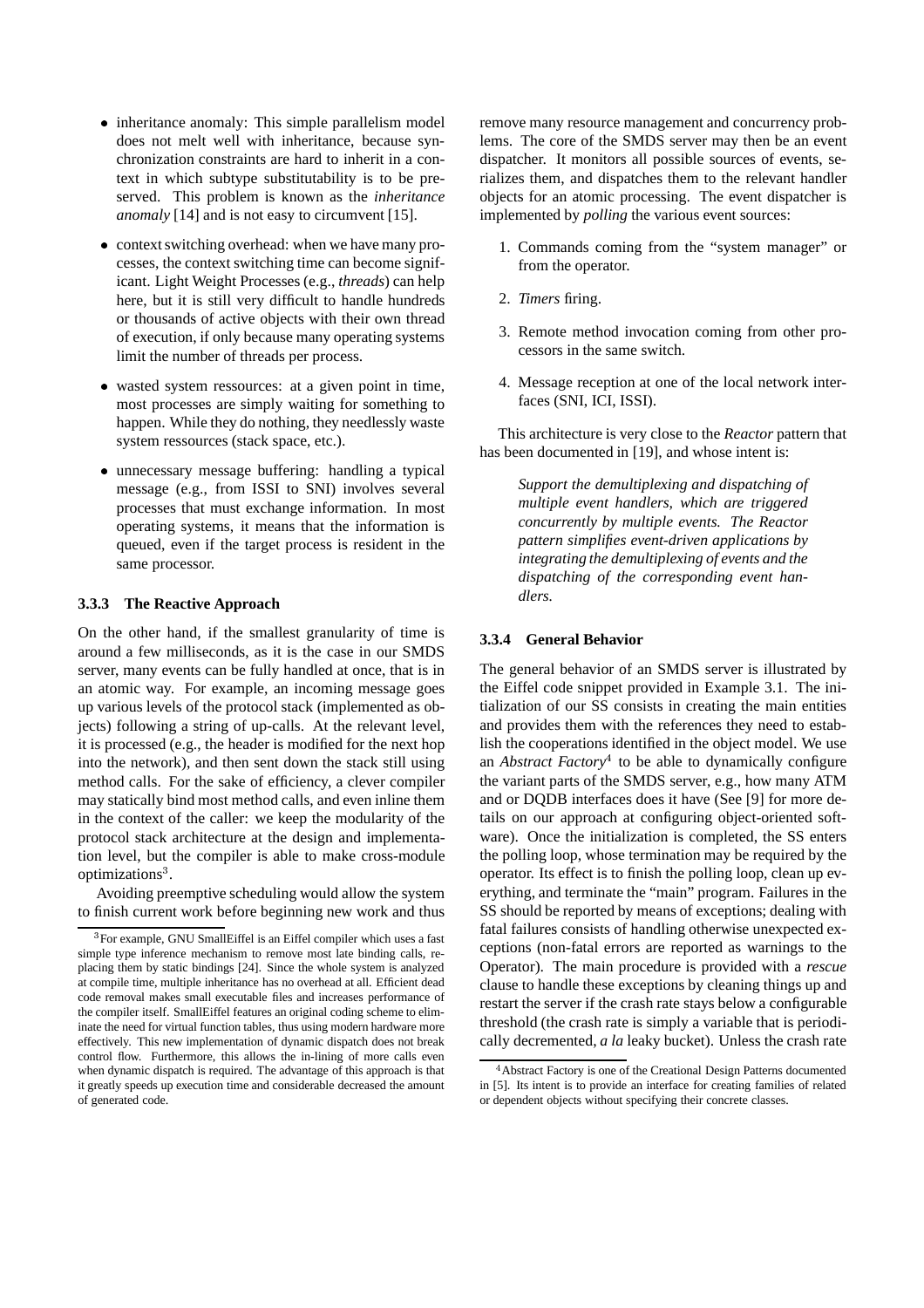is too large, and the server failure cannot be considered transient (in which case it is simply stopped), the *retry* instruction works like a kind of warm boot, because everything restarts as if it were initialization time. The garbage collector then will recycle the resources associated with the overridden entities. Like many telecom protocols, the SMDS has been designed to deal with server crashes (fail stop) and later recovery, so this simple mechanism also provides a limited amount of both hardware and software fault tolerance. It also may be disabled during the testing phases to get a standard exception history dumps.

**Example 3.1**

| main is                                          |
|--------------------------------------------------|
| -- initialize and run this SMDS server           |
| do                                               |
| from initialize                                  |
| until is shutdown required                       |
| loop                                             |
| process next event $--$ by polling event sources |
| <b>end</b> $--$ <i>loop</i>                      |
| clean up                                         |
| rescue                                           |
| clean up                                         |
| crash rate := crash rate + 1                     |
| if crash rate $\leq$ crash rate threshold then   |
| retry                                            |
| <b>end</b> $--$ if                               |
| $end$ -- main                                    |

Because the system spends much less time in managing the processes and their conflicts, the reactive approach is also much more efficient that the one based on the use of active objects. However, if we adopt this approach, we have still to deal with three kinds of problems: (1) remaining asynchronous interrupts, (2) the case where the handling of an event takes too much time to be processed atomically and, because we used an advanced OO language, (3) garbage collection.

#### **3.3.5 Asynchronous Interrupts**

Asynchronous interrupts still arise due to e.g., timer ringing. Indeed, at any given point in time, many watchdogs are active in most telecom systems. Because of their number, we implemented them in software, using a class TIMER featuring an expiration date, and the object to ring when the date is reached. The timers are stored in a priority queue (by increasing date of awakening). On loading (or disabling), a timer inserts (or removes) itself in (or from) the queue. Polling this queue at each iteration of the main loop revealed itself too costly, so we used a hardware timer set to fire when the software timer at the head of the queue is about to reach its expiration date. This hardware timer uses an asynchronous interrupt to notify the server, but we do not want to disrupt the current processing of an event in the server. So we set up a simple interrupt handler to only set a "timer is ringing" flag. This flag is checked in the main polling loop, and thus the timer ringing event is processed in the next iteration.

#### **3.3.6 Events that Require a long Processing**

Once in a while, the processing of an event can take longer than the maximum time allowed for an atomic processing (around 5 ms in our SMDS server). In this case, we require that its handler periodically call the *process event* scheduling primitive to allow a handler with a finer granularity to be run. Because 5 ms is a large amount of time for a multi-MHz processor, this is usually a simple matter of placing the scheduler call at the end of each relevant loop in the handler code. Each event handler method has thus an associated postcondition stating that less than 5 ms must be spent on its execution. If this postcondition is violated, it denotes a bug in the handler code.

#### **3.3.7 Subduing the Garbage Collector**

With many languages, programmers must explicitly reclaim heap memory at some point in the program, by using a *free* or a *dispose* statement. Eiffel frees the programmer from this burden, thanks to a garbage collector.

It was once widely believed that garbage collection was quite expensive relative to explicit heap management, but recent advances in garbage collection technology make automatic storage reclamation affordable for use in highperformance systems. Generational techniques reduce the basic costs and disruptiveness of collection by exploiting the empirically-observed tendency of objects to die young (objects from the same generation can be allocated and collected in a row [20]). Incremental techniques may even make garbage collection relatively attractive for real-time systems [12]. Most Eiffel implementations come with such an incremental garbage collector, which can be activated and suspended nearly at will.

In the case of the implementation of our SMDS server, we measured that the garbage collector's work is shorter when it is called often, and that it globally needs less than 1% of the computation time. So, with frequent iterative collections, its work duration has a Gaussian kind of distribution with an average around 3 ms. As a result, our SMDS server launches an iterative collection each time it is otherwise idle (not to penalize packet processing), but if a working period is too long, a collection is forced so the optimal interval between two collections is respected, and the collecting time never exceeds 15 ms and has a probability of 99.9% to be under 10ms. While this approach practically meets the requirements expressed in Section 2.3.1, it is clear that things would have been easier if a truly real-time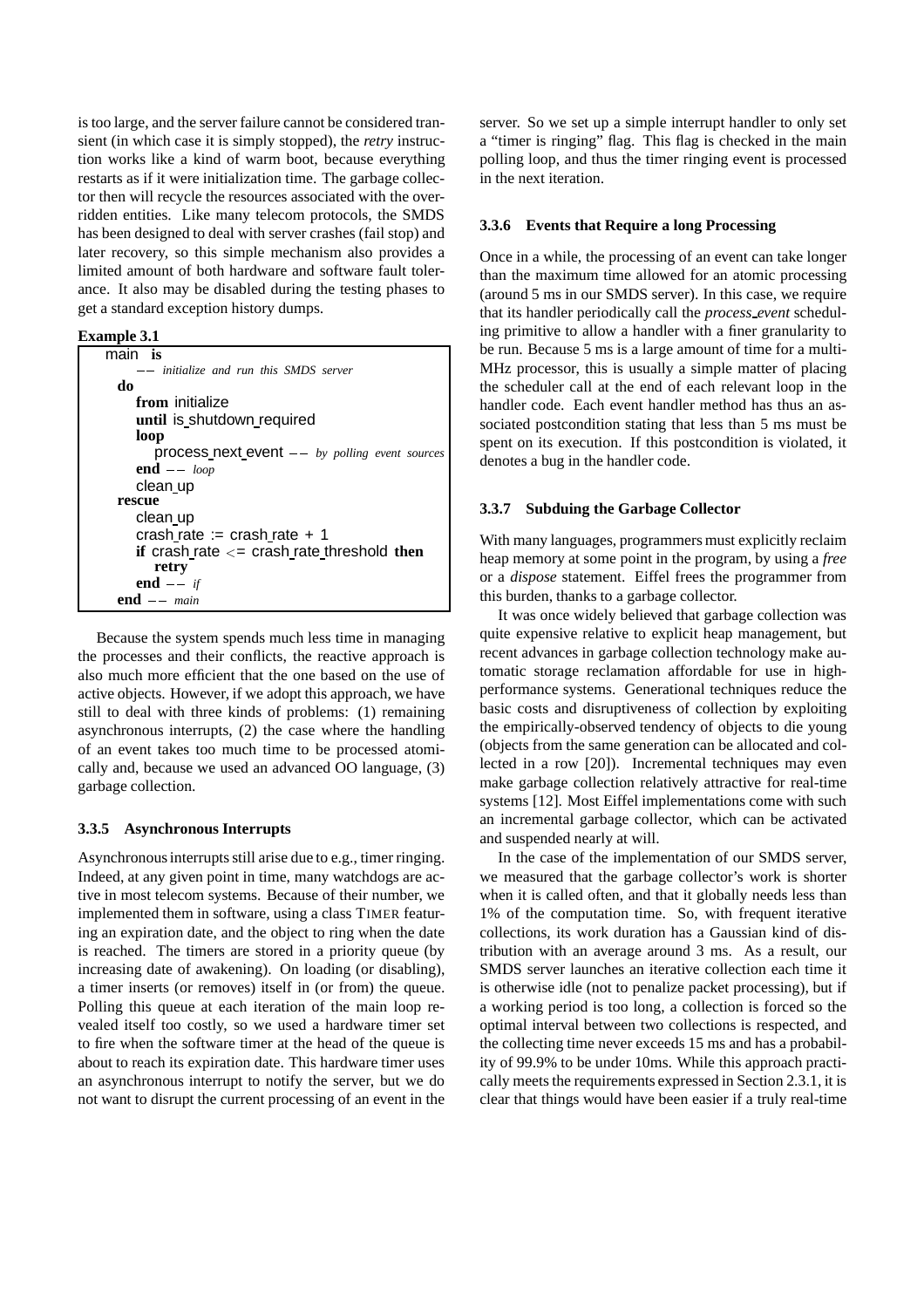| Kind of processing       | headers processed/s | mean processing time |
|--------------------------|---------------------|----------------------|
| SNI to ISSI              | 5025                | $199$ us             |
| ISSI to SNI              | 8093                | $124$ us             |
| Switching (ISSI to ISSI) | 5347                | 187 us               |

**Table 1. Header processing speed in an SMDS server**

garbage collector would have been available in our development environment.

Further that allowing us to limit the garbage collector monopolization of the processor to short periods, the shifting of memory management processing to idle periods allows time savings during active periods. Our server then has a higher ability to absorb traffic peaks.

# **4 Implementation and Validation Process**

#### **4.1 Qualitative Validation**

The output of the design stage gave us a class hierarchy, allowing us to build an actual prototype for each class (with stub routines), and then implement the routine bodies class by class. After a class is actually implemented, it is tested separately to validate its internal consistency (unit testing). It is then added to the system *in lieu* of its stub class, and the system is tested against this new set of functionalities (see [8] for more details).

Testing takes place in the framework of *Design by Contract* [16, 11], that prompts designers to specify precisely every consistency condition that could go wrong, and to assign explicitly the responsibility of its enforcement to either the routine caller (the client) or the routine implementation (the contractor). Assertions (taking the form of class invariants, preconditions, and postconditions) are the mechanisms that enable the formalization of this contract between a client and a contractor. By enabling the proper compiletime switch, these assertions can be monitored at runtime, which provides a powerful help in the testing process.

Basically, a party failing to meet the contract terms indicates the presence of a fault. A postcondition violation points out a bug in a routine implementation, which does not fulfill its promises. On the other hand, a precondition violation points out a contract broken by the client: this is very useful while in (incremental) integration testing, because the already integrated code can be protected from mishandling by the newly integrated one.

The problem is that evaluating assertions at run time costs processing time, which can be disturbing in a realtime setting. We solved this problem in an ad hoc fashion by substituting a logical clock to the real one during functional testing: real time issues were to be tested separately, as described below.

## **4.2 Quantitative Validation**

To get real performance figures from our parallel SMDS server, we implemented it on the Intel Paragon XP/S supercomputer, a distributed-memory multicomputer with architecture that can accommodate more than a thousand heterogeneous nodes connected in a two-dimensional rectangular mesh —its computation nodes are based on Intel i860 processors, and communicate by passing messages over a high-speed internal interconnect network.

Our implementation made use of our own Eiffel Parallel Execution Environment (EPEE) [7], that can be seen as a kind of a toolbox. It mainly consists of a set of cross-compilation tools that allow the generation of executable code for many different distributed computers (Intel Paragon XP/S, Fujitsu AP1000, SGI, network of Unix workstations, etc.). It also includes a set of Eiffel classes that provide facilities for sharing data across a distributed computer and for handling data exchanges between its processors in a portable way.

#### **4.2.1 Header processing speed**

We first determine the internal performance limits of our SMDS server. The significant figures are the speed of header processing in different contexts: transmission (packet received from an SNI and then injected in the SMDS network), reception (PDU coming from an ISSI link and delivered to a SNI), and switching of traffic (from an ISSI link to an other one).

For these specific measures, we use a specialized SMDS server, where the lower layers are simulated: a transmission only consists in incrementing a counter; and as for receptions, the server is always told that a PDU is ready to be read and the reception is simulated (a fixed set of predefined PDU is used). The measures consist in performing continual operations on the server and compute their mean durations (which is more realistic than exploring the assembly language listing to add up individual times of machine language instructions on a given path of the header processing).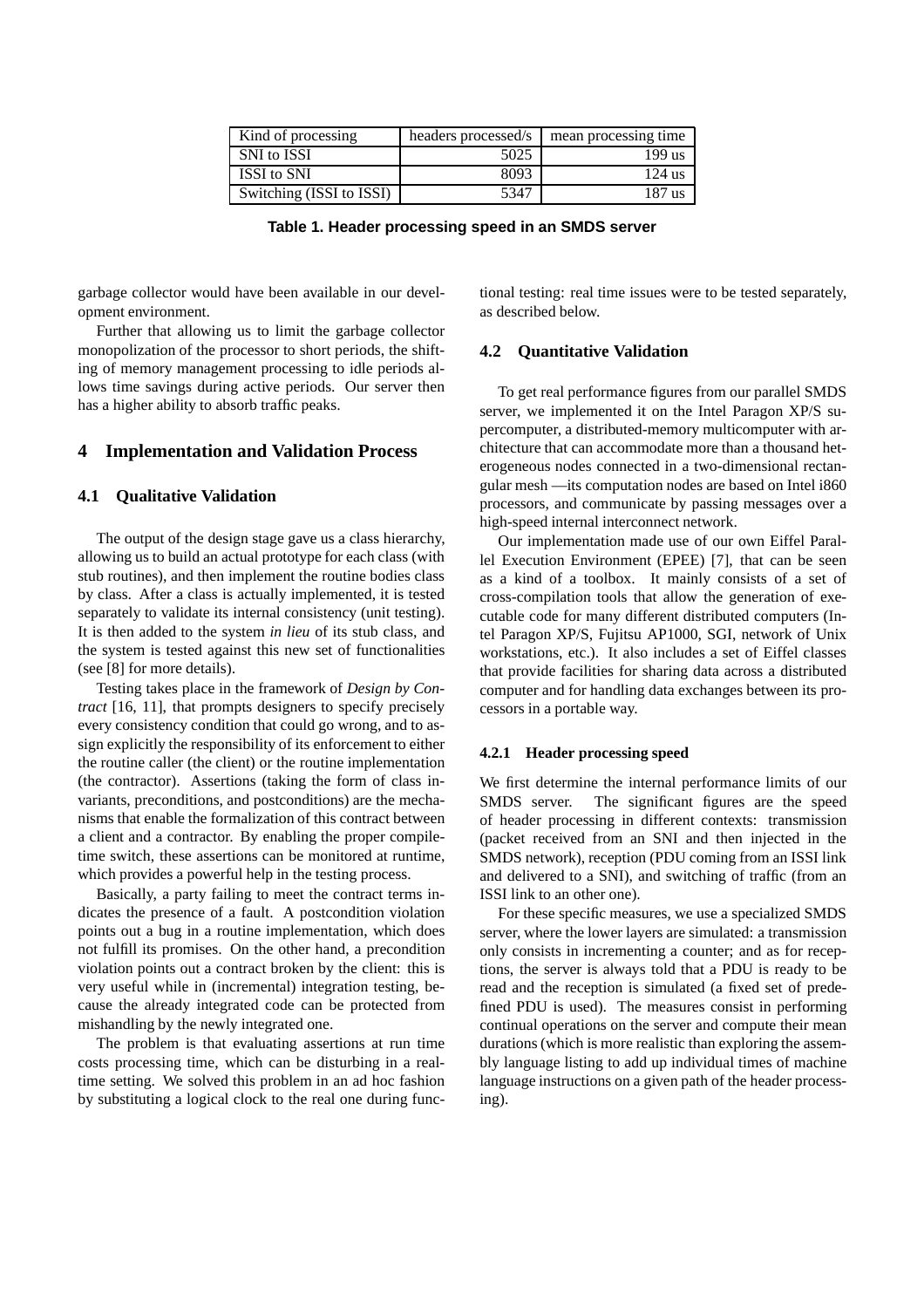

**Figure 4. Maximal aggregate bandwidth in optimal conditions**

Since these tests involve no network connection, the results are directly proportional to the processing power of the processor. The performance figures exposed in Table 1 show that the internal speed of a sequential server is sufficient to reach Gigabit flow rates on a standard processor: the slower operation reaches 3.29 Gb/s with 64k PDU, thus easily meeting the requirements of Section 2.3.2.

#### **4.2.2 Measuring Aggregate Bandwidth**

These performance tests consist in measuring the maximal switching capacity of a parallel server, depending on the number of processor it has. The test architecture includes:

- a parallel server implemented on 1, 2, 4, 8, 12, 16 and 20 nodes of a Paragon XP/S
- an environment (surrounding the parallel server) made of a number of other SMDS servers (e.g., 24), each one implemented on one node of the Paragon XP/S and achieving traffic generation and absorption.

We are interested in seeing how faster does a parallel server work, depending on the number of nodes it has. So we measure data flow rates for various packet sizes, under different conditions of (random) traffic load.

From all these measures (various packet sizes and traffic profiles), we extract the best aggregates bandwidth results for each size of SMDS servers (from 1 to 20 nodes, for 3 kinds of traffic densities). These results are displayed on Figure 4.

A single processor server achieves user data switching at a speed of 180Mb/s, whereas a 20 processors parallel servers reach nearly 2.3Gb/s, widely above the Gigabit data flow rate given as an unlikely reachable limit in [13]. We obtain a quasi-linear speed-up, with an average efficiency of 66%. Extrapolating this result, even greater flow rates should be achievable by increasing the number of nodes of the parallel SMDS server.

# **5 Conclusion**

We have outlined the design and the implementation of a scalable SMDS server using a fully object-oriented approach, from analysis to design to implementation. We have shown that the use of advanced object-oriented technologies (such as high modularity, dynamic binding, design by contract, automatic garbage collection, etc.) are not incompatible with soft real-time computing. Still, a good optimizing compiler is mandatory to remove the bulk of the late binding calls and bypass the overhead due to OO fine-grain modularity to produce small and efficient object code. Another *sin equa non* condition is that the OO runtime environment must make it possible to control the garbage collector behavior, e.g., by providing hooks to activate and suspend its activity at will.

In our SMDS case study, we were able to build an implementation featuring high-throughput and low-delay transmissions and respecting all the real-time constraints of SMDS.

Using a high level programming environment presents a number of advantages. First, since the aggregate bandwidth of the server is proportional to the number of supporting nodes, it makes easily available a *range* of performances adjustable to the user needs (because no new software has to be written: since in Eiffel everything is dynamic, the software can configure itself at boot-time, using e.g., an *Abstract Factory*). Then, since most of the software is fully portable (only the code dealing with device drivers is system dependent), it can easily be tested on the development station where the actual device drivers are only simulated. Easier portability also means we can benefit from the exponential increasing of processing power to produce servers that run twice as fast as the previous generation for free.